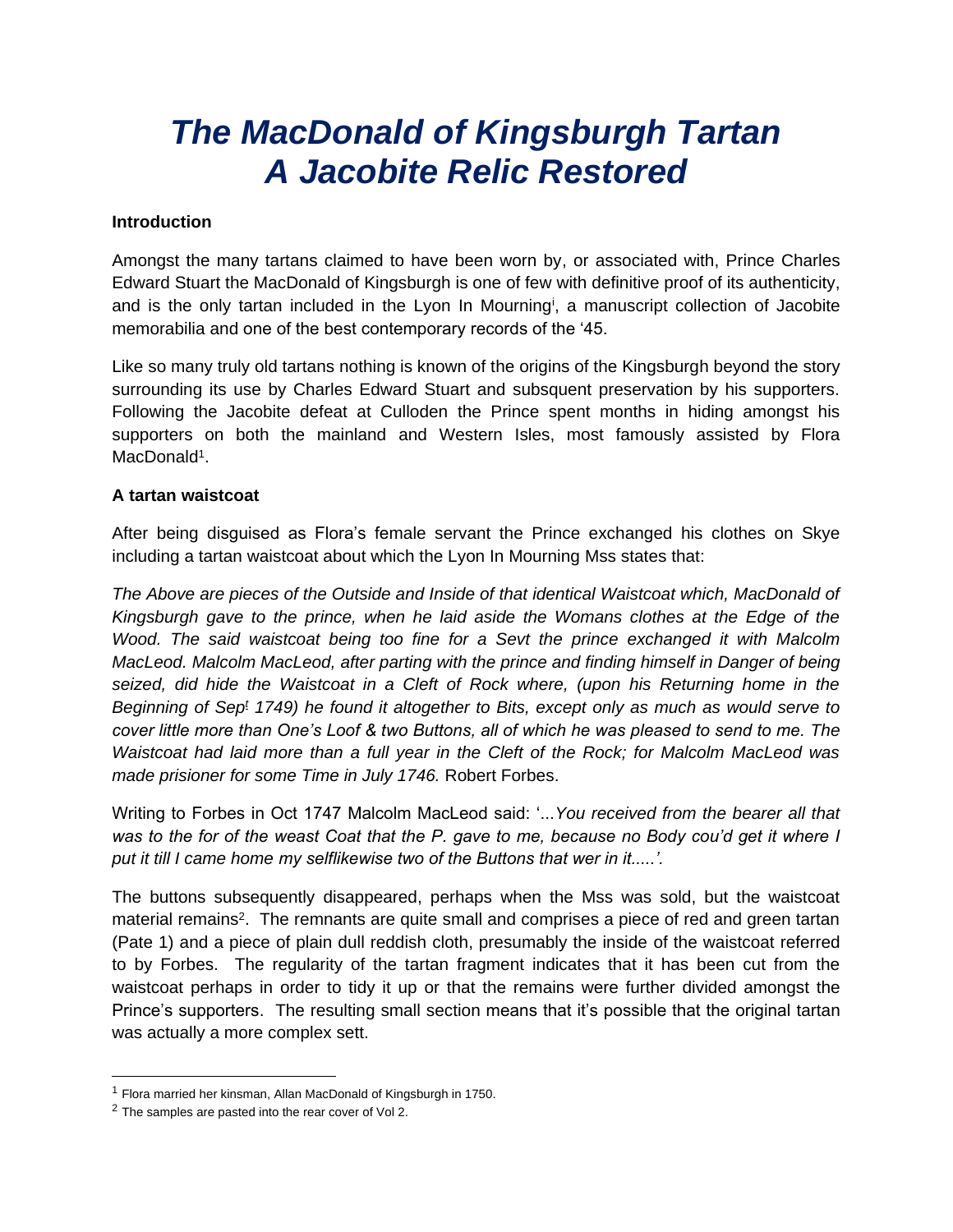

**Plate 1. Fragment of the waistcoat tartan.** Photo NLS

It's probable that the tartan would have remained undiscovered but for the publication of Old & Rare Scottish Tartans<sup>ii</sup> in which the author noted that previous publications had failed to reproduce tartans accurately and as a result he'd gone to great trouble to reproduce the designs in woven silk in order to represent the colours and proportions accurately.

#### **An incorrect reconstruction**

Stewart quoted the extracts from Forbes' Mss alongside an elegant but woefuly inaccurate silk plate (Plate 2). Given his access to the source material this error, and several others in his work, are inexplicable and seem to be evidence of a lack of attention to detail at the very least. Stewart's version gave incorrect colours, faulty shades and a defective setting as the comparision colour stripes demonstrate (Fig 1). In particular, the reduction of the areas of ground colours by some 50% in his Kingsburgh results in a much busier design that lacks the subtlety of the original where the fine lines give accent to the pattern rather than dominate it.

Two other mistakes are quickly apparent when examining the origina specimen. Firstly, the red is not scarlet but a deep pinky shade typical of C18th reds dyed with cochineal and fixed with an alum or poor quality tin mordant. Secondly, the yellow is in fact quite clearly a second shade of green. Stewart's shades are very similar to what manufacturers today would call *Old* or *Ancient* colours*.*



**Plate 2. Stewart's Old & Rare Plate.** © The Author



**Fig 1. Comparison of the 1746 (top) sett and Stewart's 1893 copy.** © The Author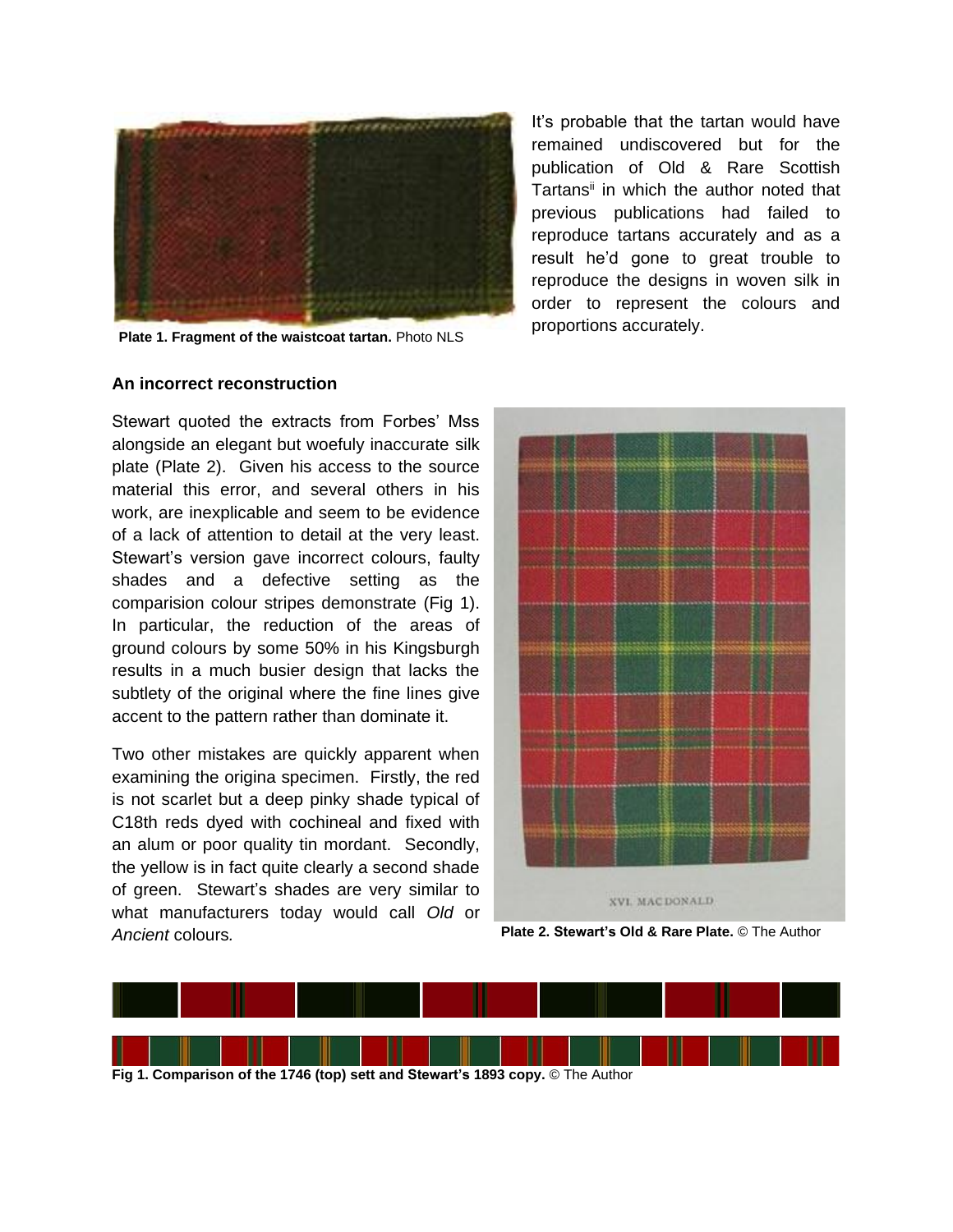## **The original setting**

Comparing the original setting with Stewart's emphasises the extent of the proportional and colour differences. These are so pronounced that they appear to be two different tartans. Stewart's incorrect rendering has been followed by manufacturers for the past 100 years and no-one appears to have consulted the original specimen until now. In 2015 the author organised a short run of cloth based on the original setting (Plate 3).



**Plate 3. A modern reconstruction of the original setting.** © The Author

The reconstucted tartan is striking, and yet far more subtle than the standard commercial version where the yellow tends to domoniate the green square. In the original setting the pattern is more visually balance which from a distance gives the impression of a red and green tartan with a fine white stripe. It's only when viewed more closely that the sublty of the finer lines can truly be appreciated.

In an interesting parallel to the story of the original waistcoat James Boswell<sup>iii</sup> wrote of meeting Allan MacDonald of Kingsburgh in the 1780s: *"I was highly pleased to see Dr Johnson safely arrived at Kingsburgh, and received by the hospitable Mr MacDonald, who, with a most respectful attention, supported him into the house. Kingsburgh was completely the figure of a gallant Highlander,…. He had his Tartan plaid thrown about him, a large blue bonnet with a knot of black ribband like a cockade, a brown short coat of a kind of duffel, a Tartan waistcoat with gold buttons and gold button holes, a bluish philibeg, and Tartan hose".* My emphasis.

The wearing of civilian Highland Dress in the islands so shortly after the Repeal of the Act of Proscription in noteworthy. One can but wonder whether the waistcoat might have been similar to the one Kingsburgh gave to the Prince some 35 years earlier. Alas we will never know but it's interesting to speculate whether the waistcoat or plaid might have been of the same tartan he'd previously worn.